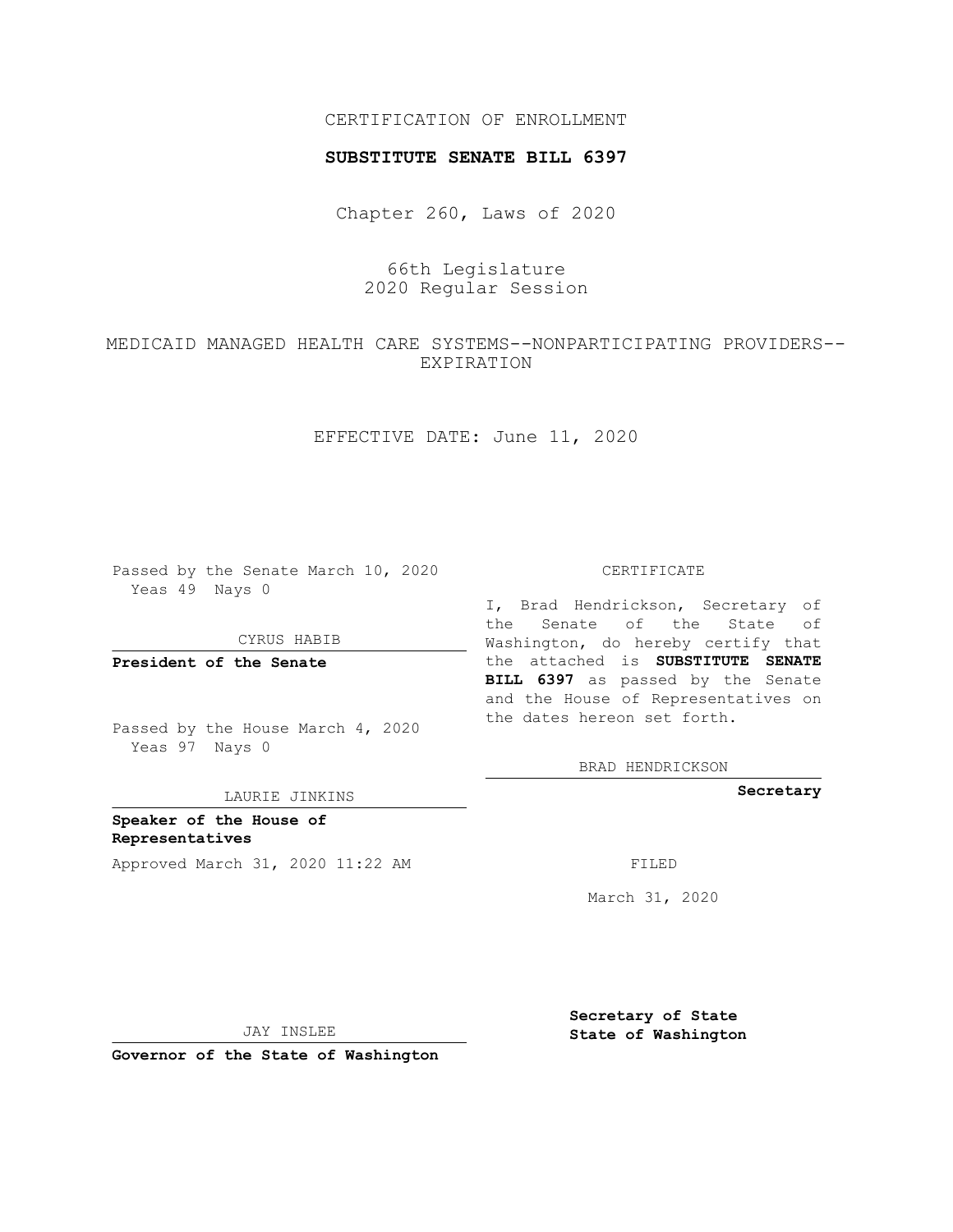## **SUBSTITUTE SENATE BILL 6397**

AS AMENDED BY THE HOUSE

Passed Legislature - 2020 Regular Session

## **State of Washington 66th Legislature 2020 Regular Session**

**By** Senate Ways & Means (originally sponsored by Senators Frockt, Rolfes, and Keiser; by request of Health Care Authority)

READ FIRST TIME 02/06/20.

1 AN ACT Relating to nonparticipating providers; and amending RCW 74.09.522.2

3 BE IT ENACTED BY THE LEGISLATURE OF THE STATE OF WASHINGTON:

4 **Sec. 1.** RCW 74.09.522 and 2019 c 325 s 4004 are each amended to 5 read as follows:

(1) For the purposes of this section:6

 (a) "Managed health care system" means any health care organization, including health care providers, insurers, health care service contractors, health maintenance organizations, health insuring organizations, or any combination thereof, that provides directly or by contract health care services covered under this chapter or other applicable law and rendered by licensed providers, on a prepaid capitated basis and that meets the requirements of section 1903(m)(1)(A) of Title XIX of the federal social security act or federal demonstration waivers granted under section 1115(a) of 16 Title XI of the federal social security act;

 (b) "Nonparticipating provider" means a person, health care provider, practitioner, facility, or entity, acting within their scope of practice, that does not have a written contract to participate in a managed health care system's provider network, but provides health care services to enrollees of programs authorized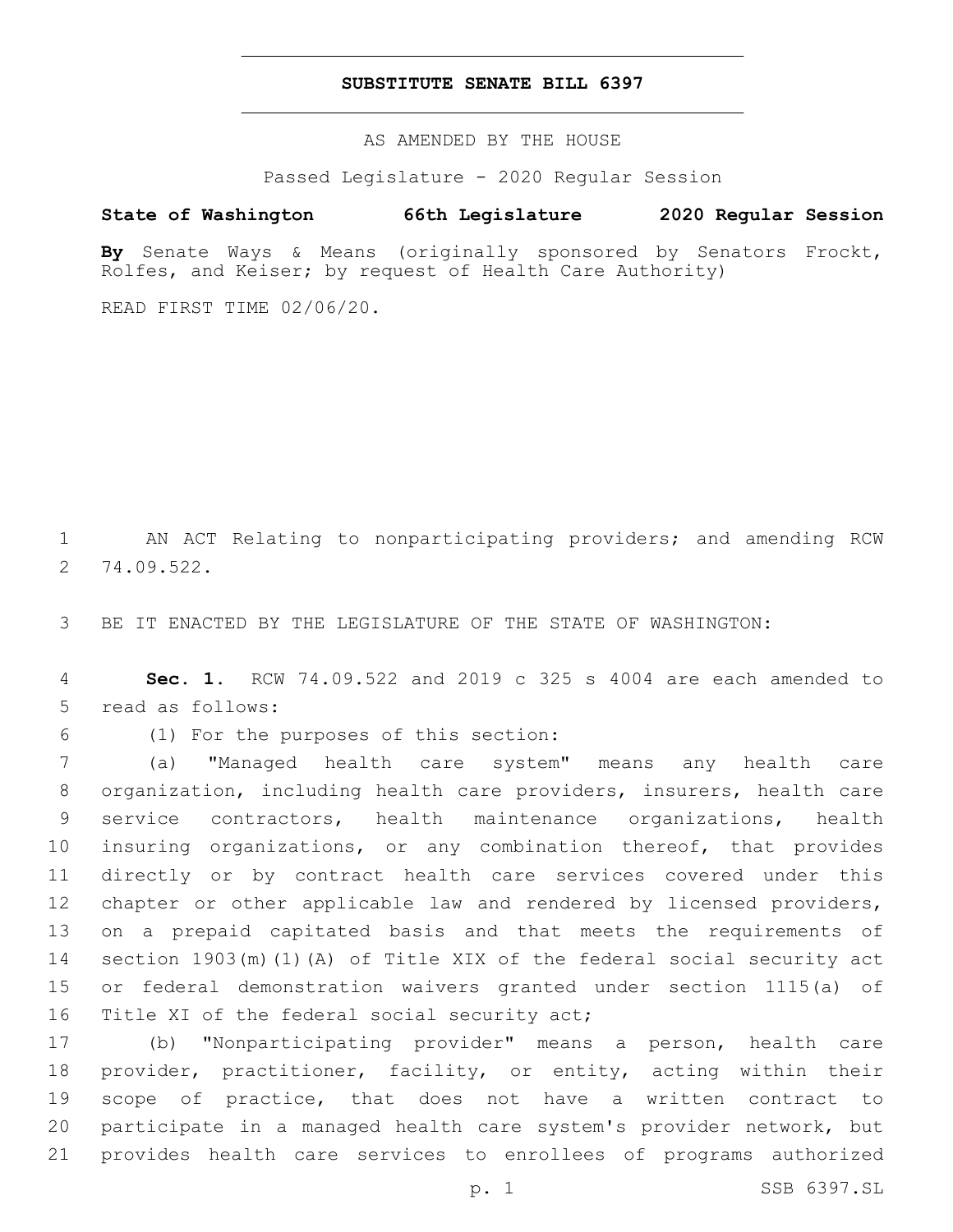under this chapter or other applicable law whose health care services are provided by the managed health care system.2

 (2) The authority shall enter into agreements with managed health care systems to provide health care services to recipients of 5 medicaid under the following conditions:

 (a) Agreements shall be made for at least thirty thousand 7 recipients statewide;

 (b) Agreements in at least one county shall include enrollment of all recipients of programs as allowed for in the approved state plan 10 amendment or federal waiver for Washington state's medicaid program;

 (c) To the extent that this provision is consistent with section 1903(m) of Title XIX of the federal social security act or federal demonstration waivers granted under section 1115(a) of Title XI of the federal social security act, recipients shall have a choice of systems in which to enroll and shall have the right to terminate their enrollment in a system: PROVIDED, That the authority may limit recipient termination of enrollment without cause to the first month of a period of enrollment, which period shall not exceed twelve months: AND PROVIDED FURTHER, That the authority shall not restrict a recipient's right to terminate enrollment in a system for good cause 21 as established by the authority by rule;

 (d) To the extent that this provision is consistent with section 1903(m) of Title XIX of the federal social security act, participating managed health care systems shall not enroll a disproportionate number of medical assistance recipients within the 26 total numbers of persons served by the managed health care systems, except as authorized by the authority under federal demonstration waivers granted under section 1115(a) of Title XI of the federal 29 social security act;

 (e)(i) In negotiating with managed health care systems the authority shall adopt a uniform procedure to enter into contractual 32 arrangements, including:

(A) Standards regarding the quality of services to be provided;

(B) The financial integrity of the responding system;

 (C) Provider reimbursement methods that incentivize chronic care management within health homes, including comprehensive medication management services for patients with multiple chronic conditions consistent with the findings and goals established in RCW 74.09.5223;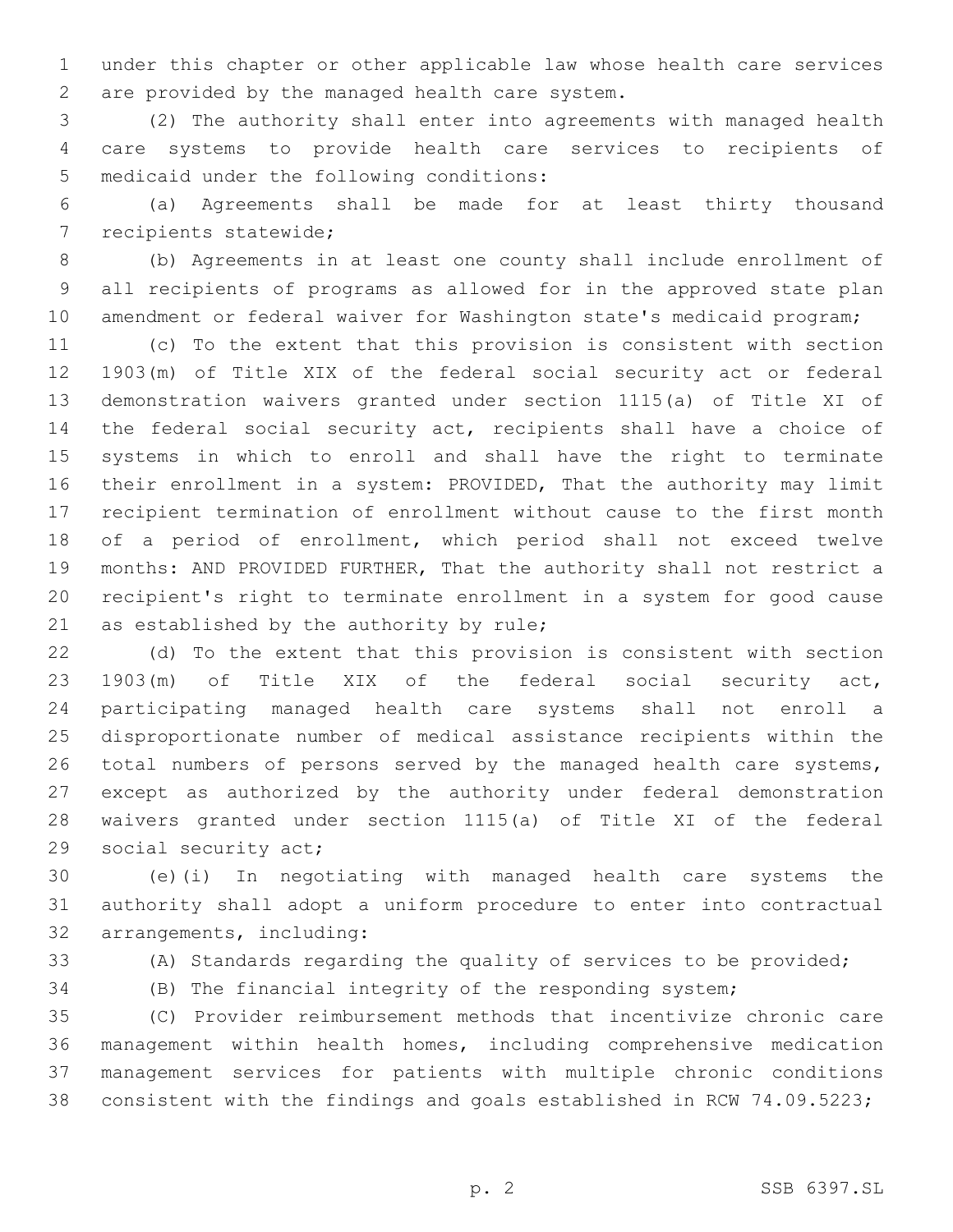(D) Provider reimbursement methods that reward health homes that, by using chronic care management, reduce emergency department and 3 inpatient use;

 (E) Promoting provider participation in the program of training and technical assistance regarding care of people with chronic conditions described in RCW 43.70.533, including allocation of funds to support provider participation in the training, unless the managed care system is an integrated health delivery system that has programs 9 in place for chronic care management;

 (F) Provider reimbursement methods within the medical billing processes that incentivize pharmacists or other qualified providers licensed in Washington state to provide comprehensive medication management services consistent with the findings and goals 14 established in RCW 74.09.5223;

 (G) Evaluation and reporting on the impact of comprehensive medication management services on patient clinical outcomes and total health care costs, including reductions in emergency department 18 utilization, hospitalization, and drug costs; and

 (H) Established consistent processes to incentivize integration of behavioral health services in the primary care setting, promoting care that is integrated, collaborative, colocated, and preventive.

 (ii)(A) Health home services contracted for under this subsection may be prioritized to enrollees with complex, high cost, or multiple 24 chronic conditions.

 (B) Contracts that include the items in (e)(i)(C) through (G) of this subsection must not exceed the rates that would be paid in the 27 absence of these provisions;

 (f) The authority shall seek waivers from federal requirements as 29 necessary to implement this chapter;

 (g) The authority shall, wherever possible, enter into prepaid capitation contracts that include inpatient care. However, if this is not possible or feasible, the authority may enter into prepaid capitation contracts that do not include inpatient care;

 (h) The authority shall define those circumstances under which a managed health care system is responsible for out-of-plan services and assure that recipients shall not be charged for such services;

 (i) Nothing in this section prevents the authority from entering into similar agreements for other groups of people eligible to 39 receive services under this chapter; and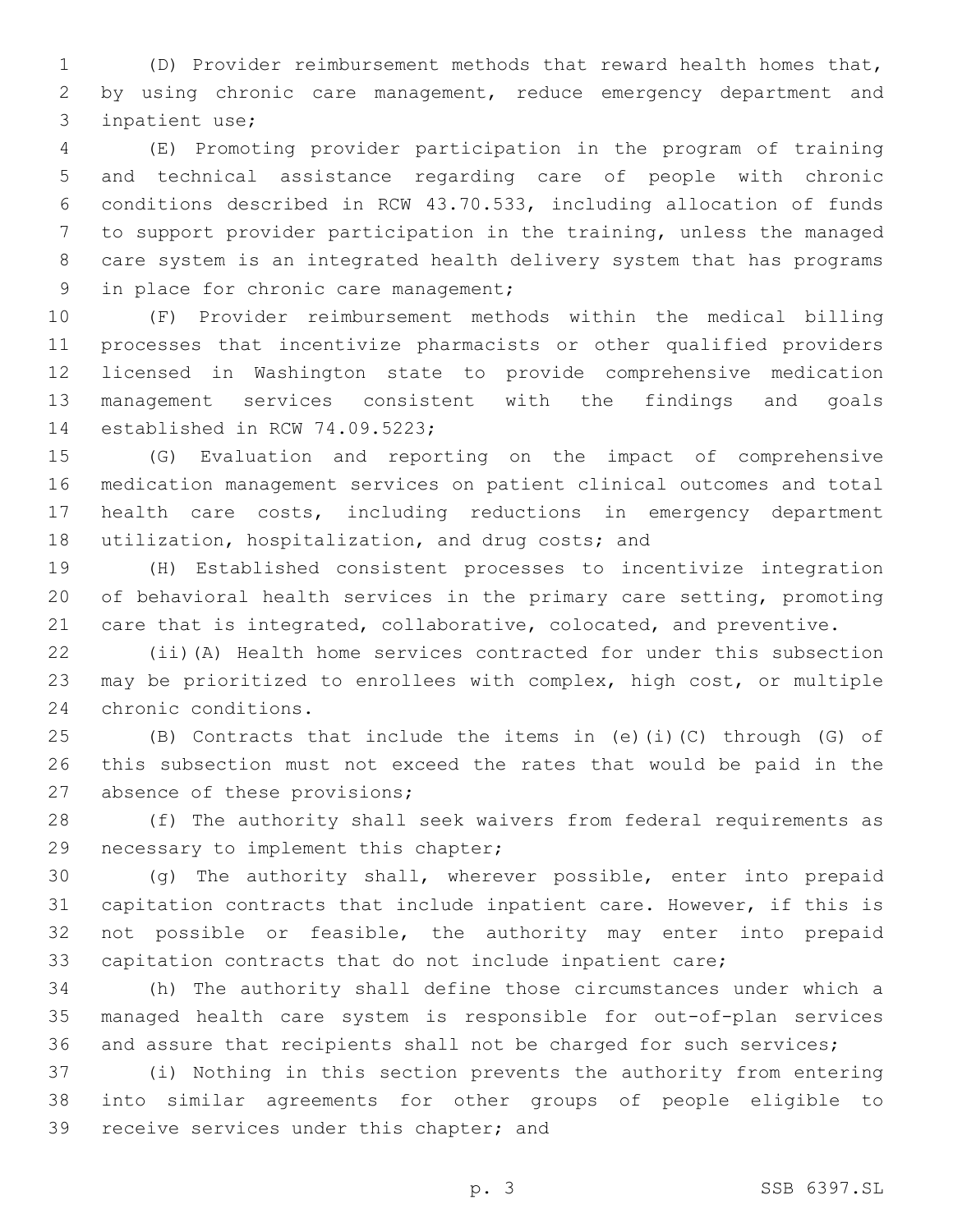(j) The authority must consult with the federal center for medicare and medicaid innovation and seek funding opportunities to 3 support health homes.

 (3) The authority shall ensure that publicly supported community health centers and providers in rural areas, who show serious intent and apparent capability to participate as managed health care systems are seriously considered as contractors. The authority shall coordinate its managed care activities with activities under chapter 9 70.47 RCW.

 (4) The authority shall work jointly with the state of Oregon and other states in this geographical region in order to develop recommendations to be presented to the appropriate federal agencies 13 and the United States congress for improving health care of the poor, 14 while controlling related costs.

 (5) The legislature finds that competition in the managed health 16 care marketplace is enhanced, in the long term, by the existence of a large number of managed health care system options for medicaid clients. In a managed care delivery system, whose goal is to focus on prevention, primary care, and improved enrollee health status, continuity in care relationships is of substantial importance, and disruption to clients and health care providers should be minimized. To help ensure these goals are met, the following principles shall guide the authority in its healthy options managed health care 24 purchasing efforts:

 (a) All managed health care systems should have an opportunity to contract with the authority to the extent that minimum contracting requirements defined by the authority are met, at payment rates that enable the authority to operate as far below appropriated spending levels as possible, consistent with the principles established in 30 this section.

 (b) Managed health care systems should compete for the award of contracts and assignment of medicaid beneficiaries who do not voluntarily select a contracting system, based upon:

 (i) Demonstrated commitment to or experience in serving low-35 income populations;

(ii) Quality of services provided to enrollees;

 (iii) Accessibility, including appropriate utilization, of 38 services offered to enrollees;

 (iv) Demonstrated capability to perform contracted services, including ability to supply an adequate provider network;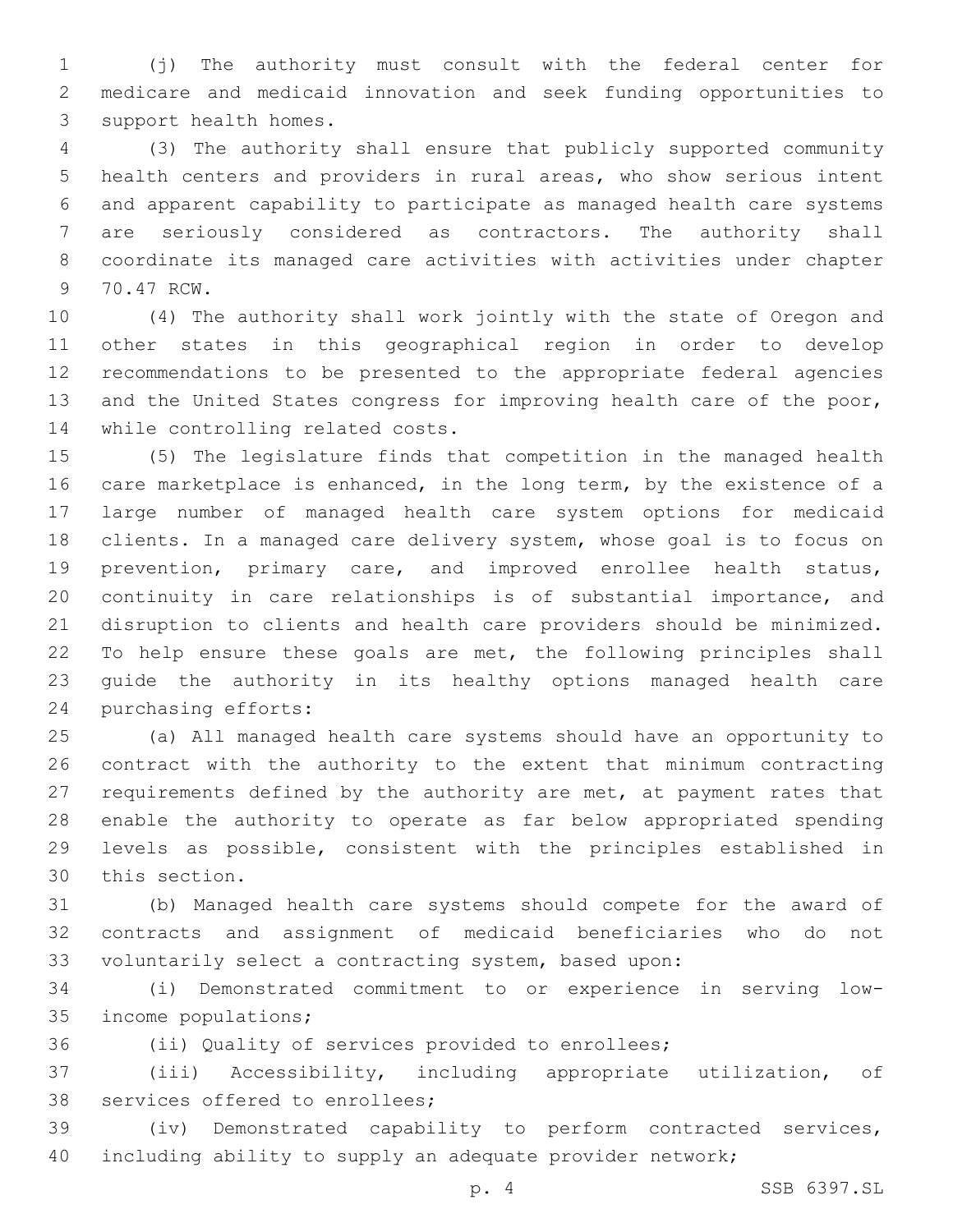(v) Payment rates; and1

 (vi) The ability to meet other specifically defined contract requirements established by the authority, including consideration of past and current performance and participation in other state or 5 federal health programs as a contractor.

 (c) Consideration should be given to using multiple year 7 contracting periods.

 (d) Quality, accessibility, and demonstrated commitment to serving low-income populations shall be given significant weight in 10 the contracting, evaluation, and assignment process.

 (e) All contractors that are regulated health carriers must meet state minimum net worth requirements as defined in applicable state laws. The authority shall adopt rules establishing the minimum net worth requirements for contractors that are not regulated health carriers. This subsection does not limit the authority of the Washington state health care authority to take action under a contract upon finding that a contractor's financial status seriously jeopardizes the contractor's ability to meet its contract 19 obligations.

 (f) Procedures for resolution of disputes between the authority and contract bidders or the authority and contracting carriers 22 related to the award of, or failure to award, a managed care contract must be clearly set out in the procurement document.

 (6) The authority may apply the principles set forth in subsection (5) of this section to its managed health care purchasing efforts on behalf of clients receiving supplemental security income 27 benefits to the extent appropriate.

 (7) Any contract with a managed health care system to provide services to medical assistance enrollees shall require that managed health care systems offer contracts to mental health providers and substance use disorder treatment providers to provide access to primary care services integrated into behavioral health clinical settings, for individuals with behavioral health and medical comorbidities.34

 (8) Managed health care system contracts effective on or after April 1, 2016, shall serve geographic areas that correspond to the regional service areas established in RCW 74.09.870.

 (9) A managed health care system shall pay a nonparticipating provider that provides a service covered under this chapter or other applicable law to the system's enrollee no more than the lowest

p. 5 SSB 6397.SL